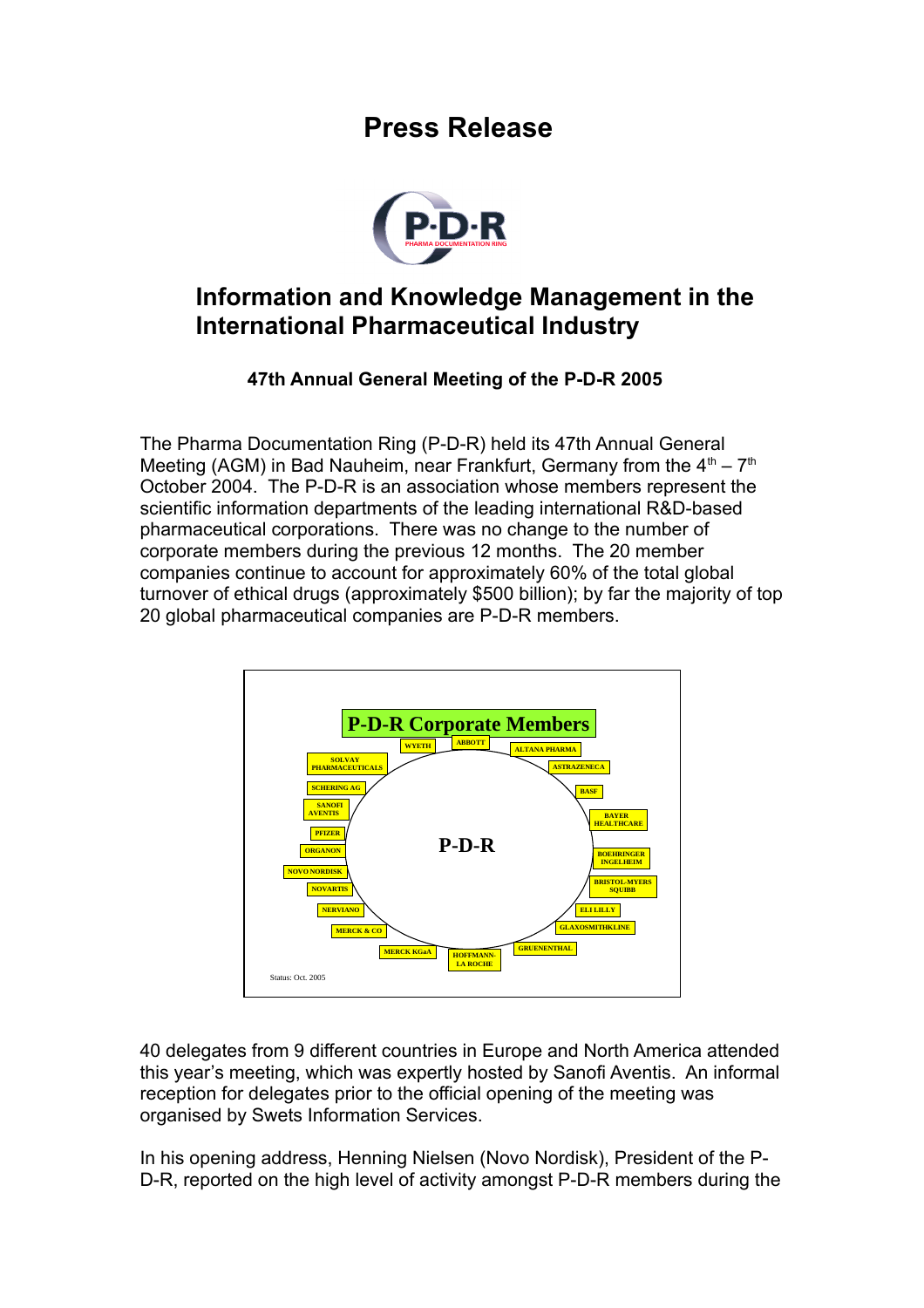year with more than 13 surveys covering a wide range of topics, including Information Services Budgeting, Physical Library Space Utilisation, Google, and Clinical Trial Databases, being conducted during the year. Henning also reported that the P-D-R continued to work with information providers and had held a joint meeting with Thomson Scientific on the T-Pharma product, had published the P-D-R Quality Requirements for STM e-journals at the Elsevier User Meeting in London in December 2004, and had gained a useful presence on the Elsevier Life Sciences Advisory Board.

As in previous years, two of the principal highlights of the meeting were the discussions on the two strategic topics that had been identified prior to this meeting. This year the two selected topics were

- Information Services Futures
- Technology Futures

In the Information Services Futures session a speaker described the new organisational structure and roles which had been introduced within the information department of AstraZeneca to support the significant changes that were taking place in the internal and external information environment. A second speaker from Novo Nordisk described how scenario planning could be used to assist an organisation to anticipate and prepare for future changes in the information landscape.

In the Technology Futures session, Riccardo Vieira of DesignMuster gave an interesting presentation on some of the major information related developments that had taken place in the past and used this as a basis for predicting likely future developments. An Abbott representative described the implementation of an innovative news portal that operated in a similar way to the Wikipedia Internet application, in that any Abbott user could submit items directly to the Abbott Wikilog news portal.

In addition to the strategic topics, other noteworthy sessions included

- three presentations from different P-D-R companies on the approach that each was taking to the publication of clinical trial data. Most Pharmaceutical Companies now publish the results of the clinical trials they conduct on publicly accessible internet sites, usually on both a Company clinical trial results portal and on third party sites such as www.clinicalstudyresults.org and www.ifpma.org/clinicaltrials.
- a presentation by speakers from the WHU on a possible approach to measuring the impact of the Information Department on R&D success, including an invitation to the P-D-R to participate in such a study.
- P-D-R Company practical experiences with new product offerings including STN Anavist and MDL's Chemistry Patent Database

In the short company reports, common themes to emerge included the development of in-house copyright policies within many P-D-R member organisations to assist all staff to comply with national copyright laws, and licensing conditions from Publishers and collective licensing organisations,